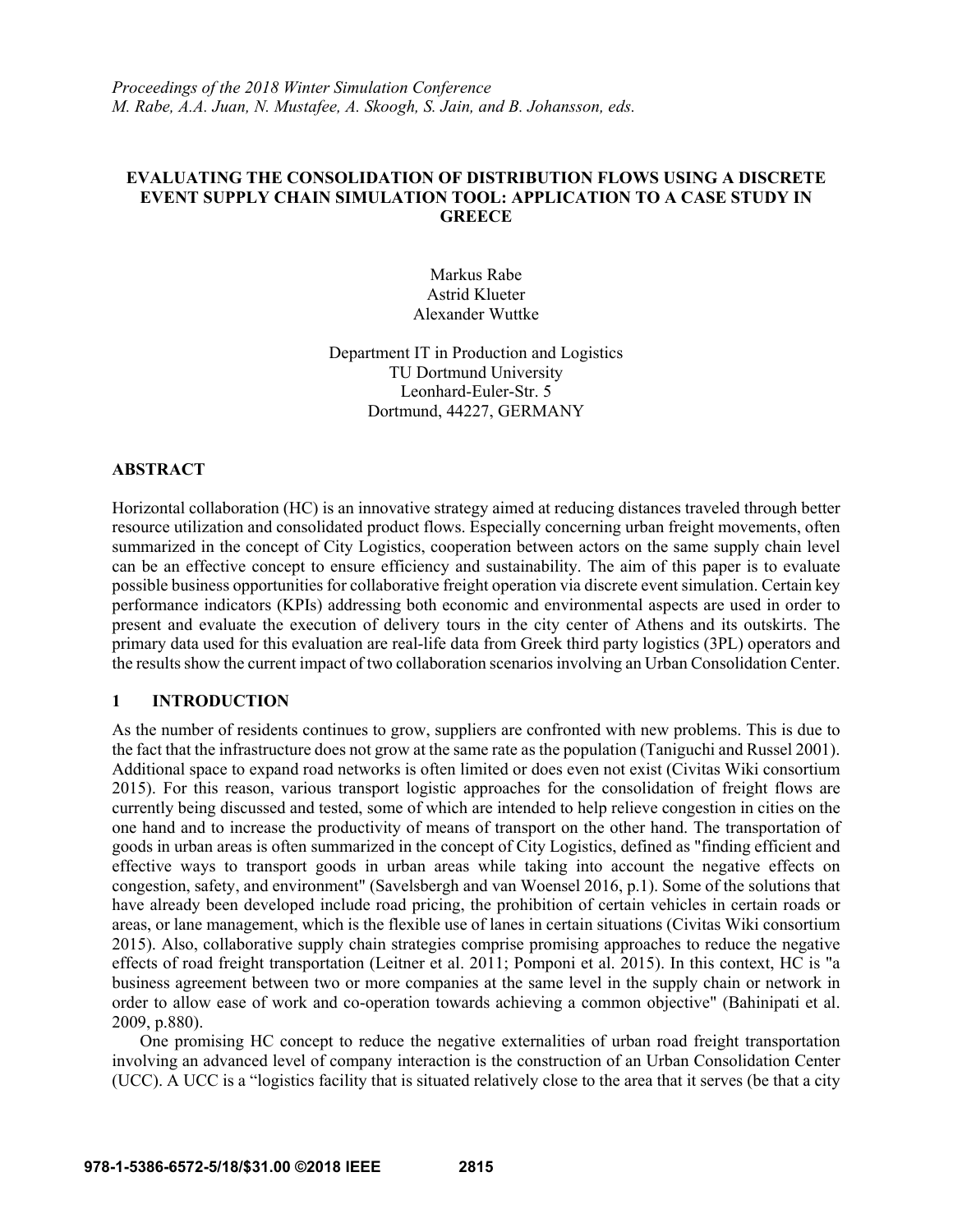center, an entire town or a specific site) from which consolidated deliveries are carried out within that area" (Allen et al. 2007, p.18).

In order to evaluate the consolidation of distribution flows, discrete-event simulation (DES) is used, as we are investigating scenarios that have not yet been converted into real-life situations. Wenzel et al. (2010) state that DES can be used throughout the entire logistics process and that processes between different companies can also benefit from it. Moreover, DES serves as an analytical and forecasting tool for complex systems. Collaborative logistics planning in the final stage of the supply chain is such a complex system due to the large number of variables. By using DES, the advantages and disadvantages of collaboration scenarios can be shown. With the help of a simulation model, results of various scenarios can be investigated. This allows to assess which scenario is most promising and should be considered in further detail.

This paper deals with the investigation of different HC scenarios using real-life data from Greek 3PL operators. These 3PL companies distribute fast moving consumer goods (FMCG) to retail stores in urban areas. The aim is to increase the transport efficiency in Athens, Greece. With the help of the simulation, different HC scenarios have been evaluated. Comparing the results from these scenarios has allowed for assessing which scenarios deliver benefits and minimize cost increases. For the scenario comparison, different performance indicators are available, e.g., the number of tours, the number of drops per tour, the distance travelled, or the loading factor. A first approach to evaluate HC in Greece using simulation was developed by Rabe et al. (2016), which involved direct horizontal collaboration with shared vehicles. The results now show the current impact of two collaboration scenarios involving a UCC. Instead of directly serving customers located within city borders from different delivery points, consolidated final customer deliveries from one or several companies are completed from these satellite facilities. This allows for using smaller delivery trucks with higher vehicle utilization levels (Savelsbergh and van Woensel 2016).

### **2 SIMULATION OF HORIZONTAL COLLABORATION**

New solutions for the challenges of city logistics are constantly being investigated. Approaches to underground logistics concepts have been developed in the Netherlands. Through simulation, van Duin (1998) identifies weak points in these approaches. Another approach uses simulation to design automated underground transport systems using automatic guided vehicles around Schiphol Airport (van der Heijden et al. 2002). A further study by van Duin et al. (2014) investigates whether distributing goods across the water to the city of Amsterdam can be a potential future solution considering the busy traffic of the pleasure crafts and touring boats on the canals.

One of the first publications on research to use simulation for exploring the potential of HC in city logistics was done by McDermott in 1975. The core of this work is to solve a Vehicle Routing Problem in New York City and the savings potential of freight forwarders by HC is determined. The City Business District is divided into ten zones, each with a consolidation center. For a simulated day, the required number of tours, the number of vehicles, the distance traveled, and the working time for each zone is determined, from which assumed costs can be calculated. The simulation experiments clearly show the savings potential through consolidation. While recent publications mostly discuss the solution of Multi Depot Vehicle Routing Problems to not only open up the possibility of determining the potential savings on the route, but also for determining good locations for the depots, the work described here deals with an approach in which a given area is arbitrarily divided into several zones.

Van Duin et al. (2012) deal with the question of how to stop the decline of distribution centers and make their use more attractive. The aim of this simulation is to investigate the profitability of distribution centers in terms of environmental and economic aspects in a fictitious scenario. The model is based on a Vehicle Routing Problem with Time Windows, which is solved by a genetic algorithm. A multi-agent model is used to perform the simulations. A variety of input data are used for the simulation, such as costs for the use of the distribution center, tolls, or government subsidies. Although the results show that distribution centers are not financially rewarding, the authors remain true to the assumption that this is a reasonable concept to prevent congestion and emissions. It should also be noted that the use of distribution centers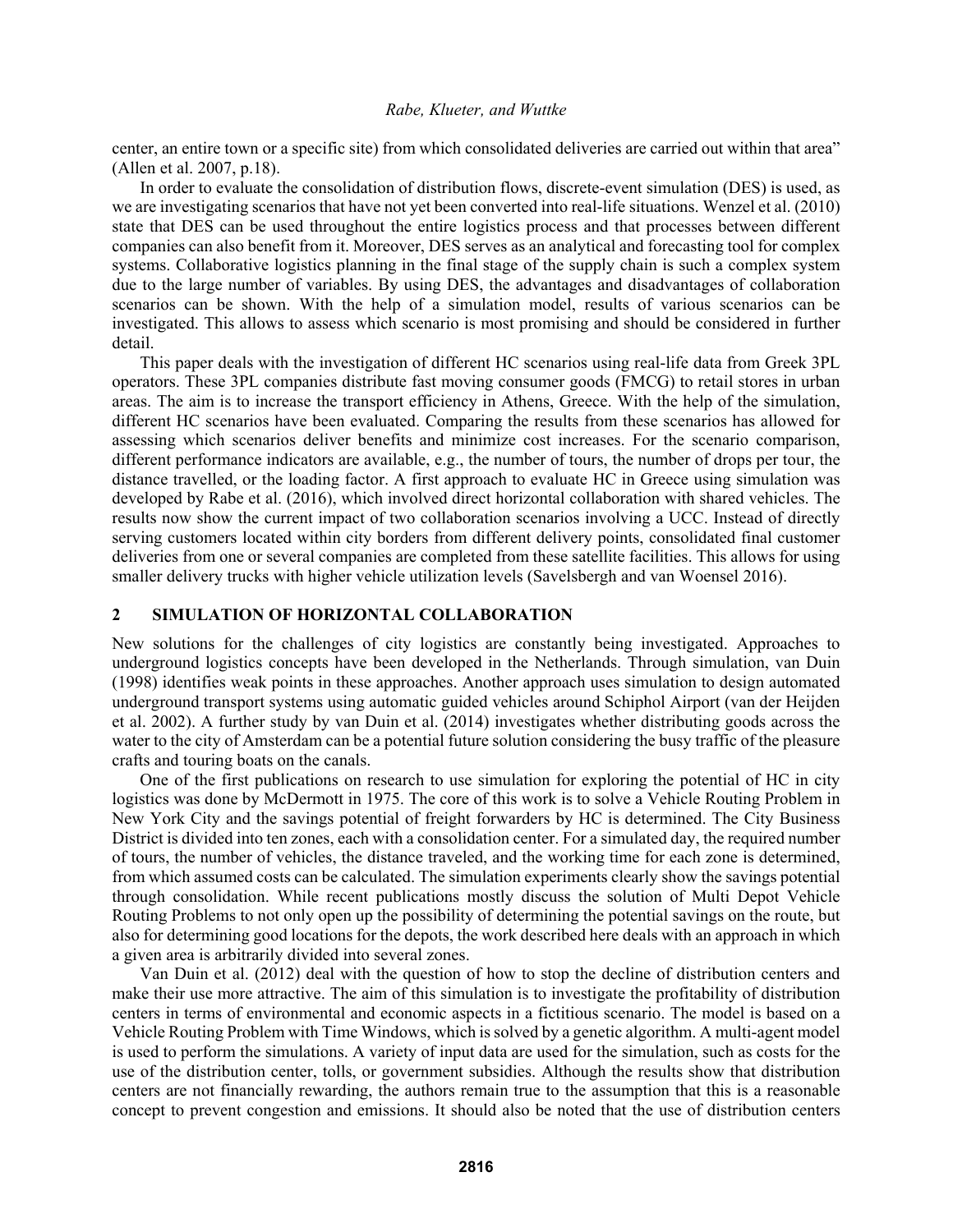makes sense if the goods transported are not time-critical (just-in-time) deliveries. An overview of further approaches to optimization problems in HC, such as vehicle routing problems that can be solved by combining simulation and metaheuristics, can be found in Serrano-Hernández et al. (2017).

Another model also describes distribution centers close to the city, but takes new elements into consideration. Here, the focus is on the increasing number of vehicles in inner cities and the associated lack of parking spaces. This results in incorrectly parked cars that could block the transport vehicles. Finally, the authors conclude that the introduction of urban districts makes sense in order to minimize costs and reduce environmental impact. However, they also come to the conclusion that further models need to be created which take other aspects of city logistics into account (Ornaknow and Taniguchi 2012).

### **3 DESCRIPTION OF THE BUSINESS CASE AND SOLVING APPROACH**

This paper is aiming at assessing freight operation schemes in urban areas involving a UCC. The examined business cases include the current freight delivery schemes adopted by 3PL operators and retailers using a case based in Athens, versus the use of a UCC in the outskirts of the city. The metropolitan area of Athens, Greece, has been selected for our case study, because it is the most populous and largest city in Greece and because there is immense road traffic in the narrowly developed center of Athens. The area can be specified by the ZIP codes from 10xxx to 19xxx. Both the area with ZIP codes beginning with 18xxx and the islands of Attica are excluded for further exploration, because we are focusing on city logistics. Figure 1 demonstrates the area under investigation.



Figure 1: The area under investigation in Greece.

The UCC scenarios can be defined as a two-echelon network. There is a first level (from the Hubs to the UCCs) and a second level (from the UCCs to the end customers) for the creation of routing plans. The UCC concept enables the shipper to use full-truck-load transport for long haul to the consolidation point outside the city. Afterwards, routes are created for smaller vehicles to deliver inside the city. Furthermore, during the cross-docking process which is performed in the UCC, the deliveries are grouped by the ZIP Codes of the recipients' delivery points. Thus, it is expected that the vehicles that perform the final phase of the delivery are visiting an increased number of delivery points in nearby areas. Two different scenarios have been developed and examined, which are described below. For each scenario, an as-is and a to-be case are examined. In the as-is case, the 3PL companies execute individually without adopting any collaborative schemes and in the to-be case, the distribution flows are consolidated via one or two  $UCC(s)$ .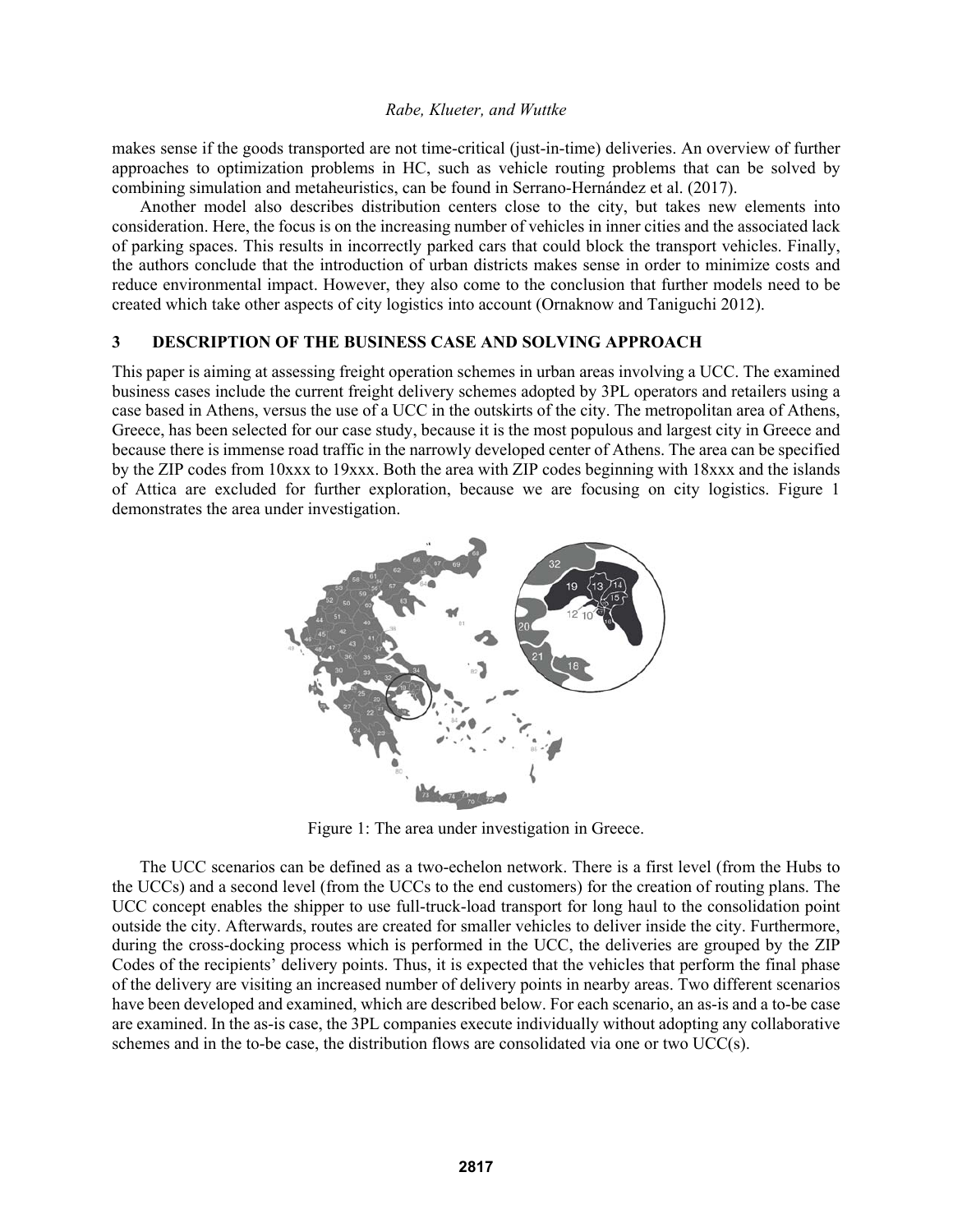### **3.1 First UCC Scenario**

The first scenario includes five warehouses in the suburban area each with a different amount of end customers, leading to 8537 customers in the urban area (Table 1). For the to-be case, the choice of the UCC's location was formulated in a previous publication as a two-echelon location routing problem (Gruler et al. 2017). Ultimately, however, the stakeholders must decide which location is to be chosen in reality, taking into account market-oriented factors (e.g., the development of the area), business factors (e.g., state subsidies, costs for new construction or rental development), and infrastructure factors (e. g., transport connections). Figure 2 shows the locations of the warehouses and the UCC.



Figure 2: First UCC scenario to be evaluated.

To evaluate the as-is situation, simulation experiments are performed using the four 3PL datasets. After the pre-processing, the data are used to generate the simulation model. Table 1 gives an overview about the four as-is scenario models and the to-be scenario considering a UCC.

|                 |  |  |  |  |  | Table 1: Overview of the initial situation for the first UCC scenario (Observed period: 01.07.2014 to |  |  |
|-----------------|--|--|--|--|--|-------------------------------------------------------------------------------------------------------|--|--|
| $07.01.2015$ ). |  |  |  |  |  |                                                                                                       |  |  |

| Company                      | $#$ Warehouses      | # Customers | $#$ Zipcode areas | # Transport orders |
|------------------------------|---------------------|-------------|-------------------|--------------------|
| 3PL A                        |                     | 1650        | 285               | 7724               |
| 3PL B                        |                     | 765         | 174               | 691                |
| 3PL C                        |                     | 186         | 120               | 114                |
| 3PL D                        |                     | 5936        | 209               | 7406               |
| 1 <sup>st</sup> UCC scenario | 5 Warehouses, 1 UCC | 8537        | 285               | 15935              |

#### **3.2 Second UCC Scenario**

For the second scenario, the western part of Athens is excluded. The north-eastern part has the greatest potential for optimization, because the large geographic reach of this area combined with the limited customer network results in a low loading factor. For this reason, the initiation of a UCC could increase the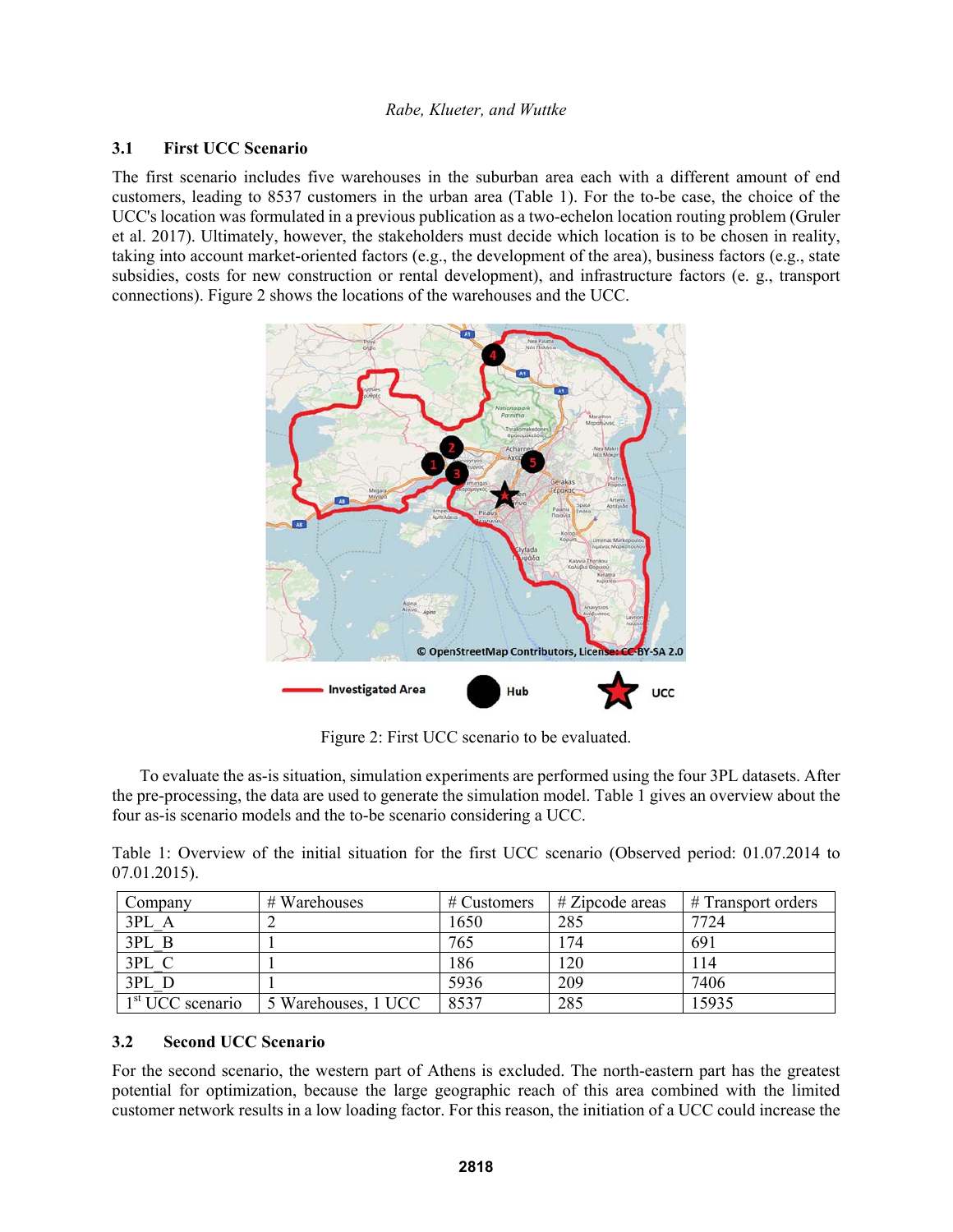loading factor of the trucks and reduce the total distance traveled, since the bundling of goods flows requires fewer vehicles. Each UCC supplies a certain area, defined by ZIP codes. In this way, the customer's orders could be clearly divided into the individual regions and assigned to the UCCs in the order list. Figure 3 illustrates the locations of the two UCCs and the associated areas. Table 2 gives an overview of the four asis scenario models and the to-be scenario considering two UCCs.



Figure 3: Second UCC scenario (selected areas) to be evaluated.

Table 2: Overview of the initial situation for the second UCC scenario for selected areas (Observed period: 01.07.2014 to 07.01.2015).

| Company            | # Warehouses  | $\#$ Customers | $\#$ Zipcode areas | $#$ Transport orders |
|--------------------|---------------|----------------|--------------------|----------------------|
| 3PL A              |               | 497            |                    | 3133                 |
| 3PL B              |               | 260            | 20                 | 463                  |
| 3PL C              |               | 42             | 29                 | 93                   |
| 3PL D              |               | 1732           | 62                 | 4814                 |
| $2nd UCC$ scenario | 5 Warehouses, | 2531           | 97                 | 8503                 |
|                    | 2 UCCs        |                |                    |                      |

The different scenarios are implemented in a data-driven supply chain simulation tool, SimChain. In order to investigate sustainability aspects in supply chains, SimChain was used within the E-SAVE project (Rabe et al. 2012; Gutenschwager et al. 2013). Technically, the commercial discrete event simulation system PlantSimulation (2018) is used as the basis for SimChain. SimChain consists mainly of three core elements: a graphical user interface used for model development, a database in which all data and simulation results are stored and a DES supply chain simulation framework based on PlantSimulation. All model elements are generated automatically in PlantSimulation using building blocks from a predefined template library. A more detailed description of the design principles of SimChain is given by Gutenschwager and Alicke (2004). Figure 4 shows a screenshot of a simulation model in SimChain.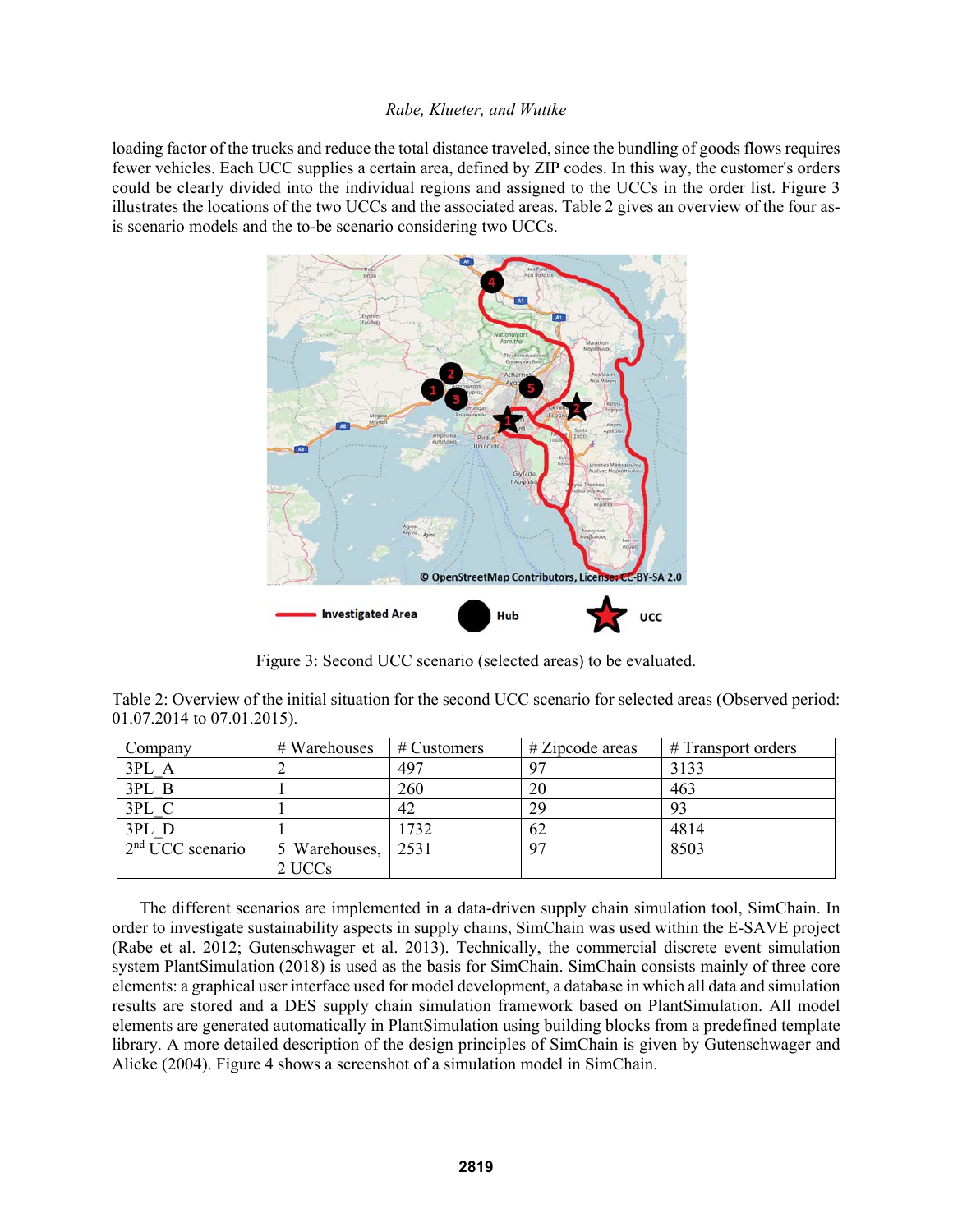

Figure 4: Screenshot of an instantiated simulation model (second scenario) in SimChain.

## **3.3 Parameters and Assumptions**

The following Parameters and assumptions have been made:

- **SKUs:** Within the simulation, the unit for SKU to calculate truck capacity and utilization is considered to be one box. A regular EURO pallet is assumed to accommodate 50 boxes. The dimensions of one box are defined as 45 cm  $\times$  30 cm  $\times$  21.5 cm. This assumption was made in order to be able to calculate the volume per transport order in detail and thus the total loading factor of each truck, since usually a transport order is less than a full pallet.
- **Carrier:** In accordance with the FMCG industry standards, boxes for transportation are used. We assume that customers do not share boxes; each box is unambiguously assigned to a customer.
- **Vehicle type:** In the as-is case, the delivery is operated using small trucks with a capacity of 750 boxes. For the to-be scenario, we also consider articulated trucks with a capacity of 1650 boxes.
- **Vehicles:** If a transport order exceeds the maximum capacity of a vehicle, another vehicle is sent to fulfil the order on the same day. The functionality to generate additional vehicles was implemented to meet the requirements of last mile delivery for the 3PL companies.
- **Trip distance:** The distance for each trip is calculated using the weighted Euclidean distance. The calculations are validated with actual geographic data for the case of the Athens Metropolitan Area (Rabe et al. 2017).
- **Service time:** For a van, the service time per stop (unloading time) is set to 12 minutes fixed plus 1.8 seconds per box. The fixed time includes parking time, documentation, and cash on delivery. The average driving speed for a van is set to 48.3 km/h (Jung et al. 2017).

### **3.4 Key Performance Indicators**

In order to evaluate the different HC scenarios, certain KPIs addressing both economic and environmental aspects are used (Table 3).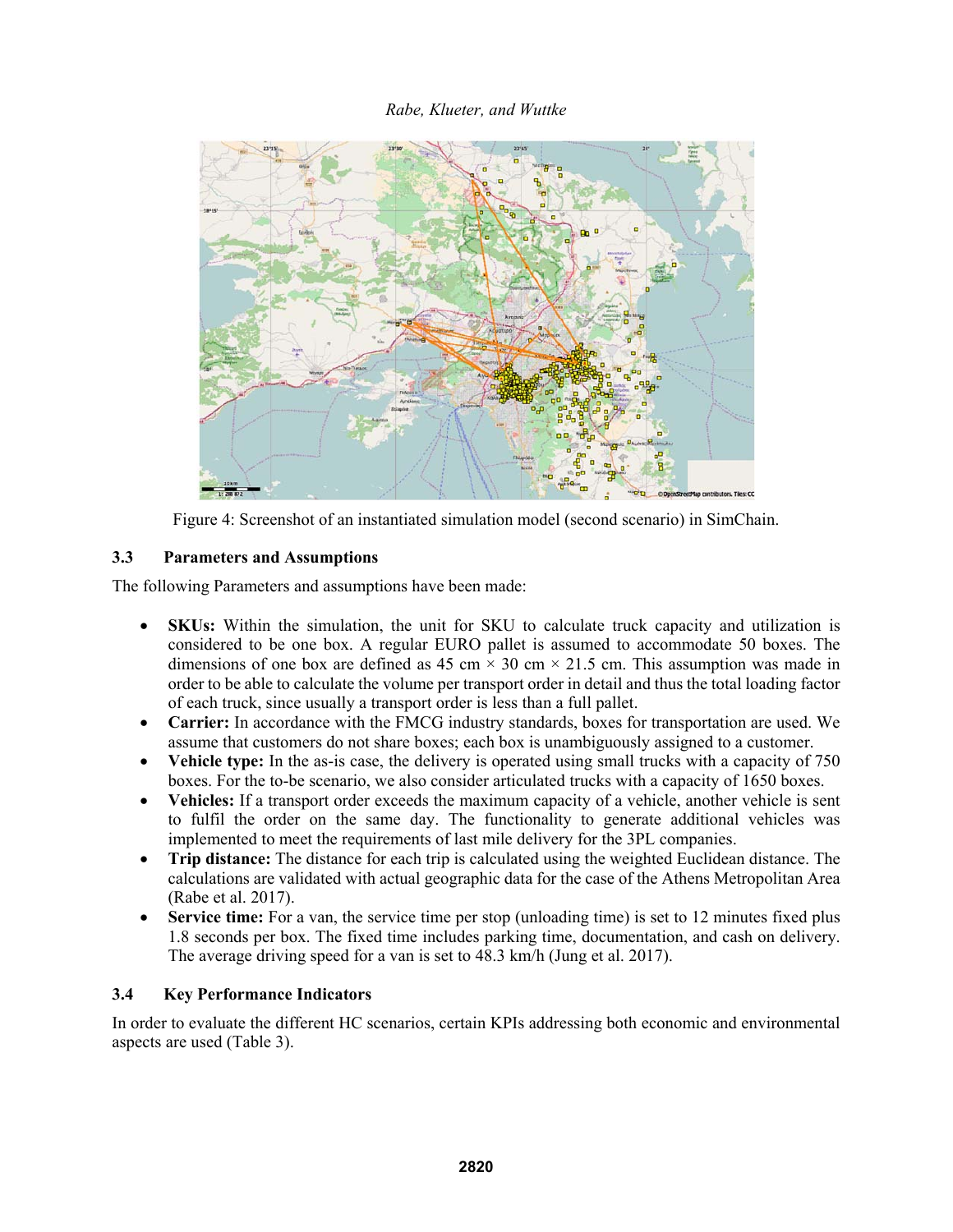| Indicator                                  | Description                                                                                                                                                               | Unit          |
|--------------------------------------------|---------------------------------------------------------------------------------------------------------------------------------------------------------------------------|---------------|
| Number of tours                            | The total number of deliveries performed. It is calculated<br>by summing up the total number of the trips performed.<br>This value corresponds to the number of vehicles. | trips         |
| Number of drops                            | The total number of drops performed. It is calculated by<br>summing up the total number of drops performed.                                                               | drops         |
| Drops per trip                             | The average drops that a vehicle performs per trip. This is<br>calculated by dividing the total number of drops by the total<br>number of trips.                          | drops/trip    |
| Total distance travelled                   | The total distance travelled for all trips. It is calculated by<br>summing up the total number of kilometers traveled.                                                    | km            |
| Distance travelled per trip                | The average distance travelled per trip. This is calculated<br>by dividing the total number of kilometers traveled by the<br>total number of trips.                       | km/trip       |
| Number of boxes                            | Total number of boxes delivered for all trips. It is calculated<br>by summing up the total number of boxes delivered for the<br>total number of trips.                    | boxes         |
| Boxes per trip                             | Average number of boxes delivered per trip executed. It is<br>calculated by dividing the total number of boxes delivered<br>by the total number of tours.                 | boxes/trip    |
| Loading factor                             | The average loading factor of a vehicle per trip. It is<br>calculated by dividing the freight delivered by the capacity<br>of the vehicle (in boxes).                     | $\frac{0}{0}$ |
| Distance in high density<br>areas          | The total distance travelled in high density areas.                                                                                                                       | km            |
| Share of distance in high<br>density areas | Share of the distance travelled in high density areas.                                                                                                                    | $\frac{0}{0}$ |

Table 3: Key performance indicators to evaluate the simulation results.

# **4 RESULTS AND DISCUSSION**

The simulation results show that in the *first UCC scenario*, the total number of the delivery trips performed increased by 42% (2709 trips) (Table 4).

| Scenario       | Description       | # Tours | $#$ Drops | Distance | $# \, \text{Boxes}$ |
|----------------|-------------------|---------|-----------|----------|---------------------|
|                |                   |         |           | (km)     |                     |
| N <sub>o</sub> | 3PL A             | 1893    | 51984     | 174038.9 | 1318384             |
| Collaboration  | 3PL B             | 385     | 7401      | 22184.1  | 230119              |
|                | 3PL C             | 128     | 1841      | 7423.0   | 33205               |
|                | 3PL D             | 4101    | 41913     | 147599.7 | 2978804             |
|                | overall           | 6507    | 103139    | 351398.8 | 4560512             |
| With 1 UCC     | 3PL A to UCC1     | 877     |           | 28394.5  |                     |
|                | 3PL B to UCC1     | 211     |           | 3308.2   |                     |
|                | 3PL C to UCC1     | 82      |           | 1949.8   |                     |
|                | 3PL D to UCC1     | 1864    |           | 48338.6  |                     |
|                | UCC1 to customers | 6182    | 103139    | 191931.8 | 4560512             |
|                | overall           | 9216    |           | 273922.9 |                     |

Table 4: Simulation results for the first UCC scenario.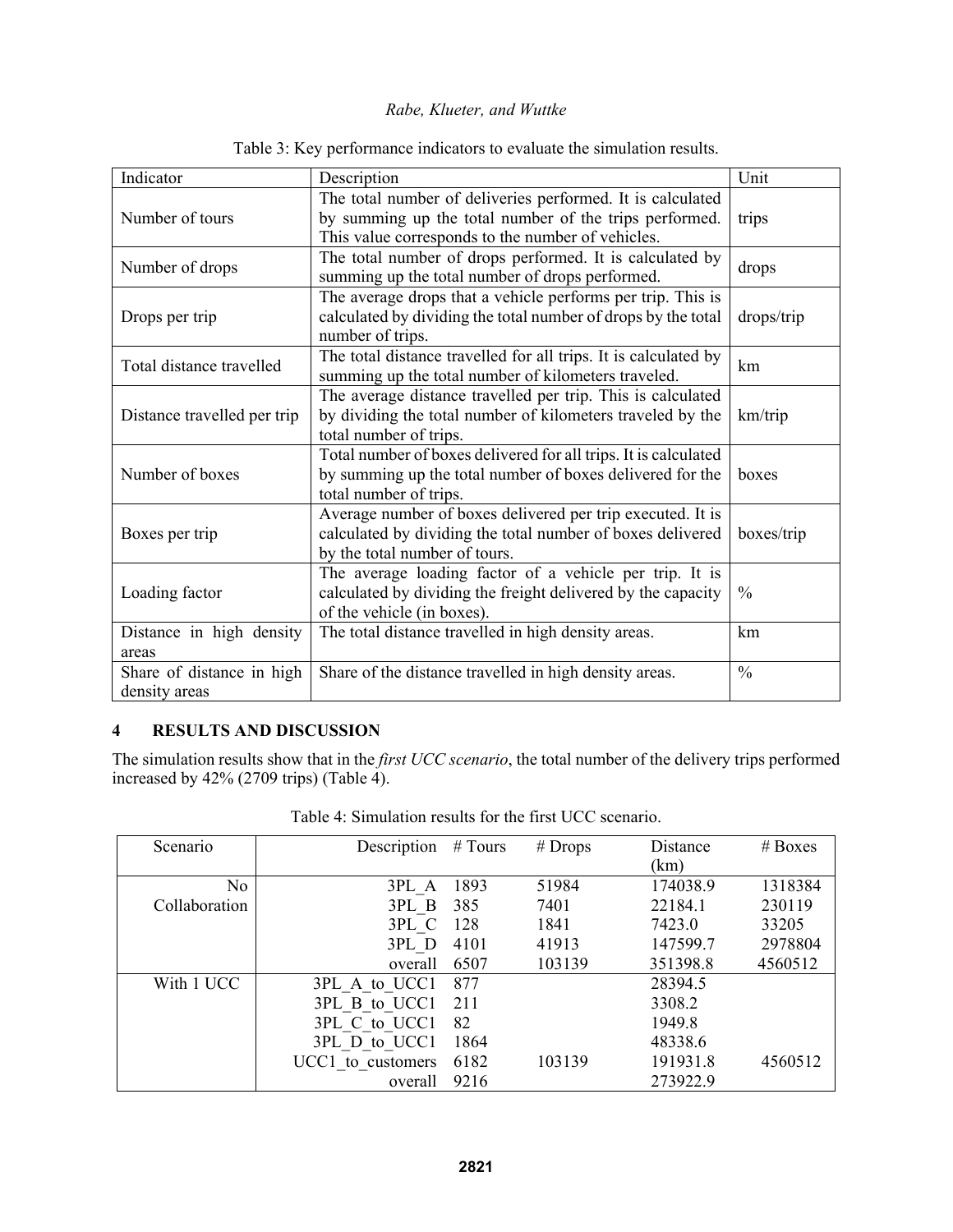However, this to-be case includes two-phase delivery trips: a) from the 3PL companies' depots to the UCC and b) deliveries from the UCC to the customers (last mile delivery). Thus, the number of the vehicles in the to-be case was expected to be higher since two different types of vehicles (articulated and rigid) cooperate to perform one delivery trip. A positive aspect is that the vehicles used to enter the city center and perform the last mile delivery decreased by 5% (325 vehicles less). Also, the distance travelled could be decreased. For example, the distance per tour decreased from 54 km to 31 km (Table 5).

| Scenario      | Description       | Drops per | Distance per | Boxes per | Loading                    |
|---------------|-------------------|-----------|--------------|-----------|----------------------------|
|               |                   | tour      | tour (km)    | tour      | factor                     |
|               |                   |           |              |           | $\left(\frac{0}{0}\right)$ |
| No            | 3PL A 27.5        |           | 91.9         | 696.5     | 92.9                       |
| Collaboration | 3PL B 19.2        |           | 57.6         | 597.7     | 79.7                       |
|               | 3PL C             | 14.4      | 58.0         | 259.4     | 34.6                       |
|               | 3PL D             | 10.2      | 36.0         | 726.4     | 96.8                       |
|               | overall           | 15.9      | 54.0         | 700.9     | 93.4                       |
| With 1 UCC    | 3PL A to UCC1     |           | 32.4         |           |                            |
|               | 3PL B to UCC1     |           | 15.7         |           |                            |
|               | 3PL C to UCC1     |           | 23.8         |           |                            |
|               | 3PL D to UCC1     |           | 25.9         |           |                            |
|               | UCC1 to customers | 16.7      | 31.0         | 737.71    | 98.4                       |

Table 5: Post-calculated KPIs on the basis of the simulation results for the first UCC scenario.

In addition to these KPIs, a graphical approach is used to obtain information on how many transports have been made in the Athens metropolitan area. The agglomeration has a density of at least 200 persons/ha (Milakis et al. 2008). To measure the traffic in this area, the map of Athens is simplified to a two-color image. It is monochrome white, with the exception of high-density residential areas marked in black. The route has been marked on the map for each transport between two locations. The ratio of the black or white pixels of this route can be used to determine which sections of the route were completed in the metropolitan area and which in the more attractive regions. The results in Table 6 show the increase of traffic from 29.8% to 42.8% due to the use of the UCC. This can be explained by the location of the UCC, which is not as usual outside the urban area, but in the inner peripheral area. Therefore, the transports to the UCC already lead through this high density area.

Table 6: Distance travelled in high density (HD) areas for the first UCC.

| Scenario         | Description | Distance | Distance in | Share of       |
|------------------|-------------|----------|-------------|----------------|
|                  |             | (km)     | HD Areas    | Distance in HD |
|                  |             |          | (km)        | Areas $(\% )$  |
| No Collaboration | 3PL A       | 174038.9 | 45648,3     | 26.2           |
|                  | 3PL B       | 22337.2  | 9249,6      | 41.7           |
|                  | 3PL C       | 7423.0   | 3493,1      | 47.1           |
|                  | 3PL D       | 147599.7 | 46241,94    | 31.3           |
|                  | overall     | 351398.8 | 104633      | 29.8           |
| With 1 UCC       | to UCC      | 81991.0  | 29485.2     | 39.0           |
|                  | from UCC    | 191931.9 | 114243.7    | 59.9           |
|                  | overall     | 273922.9 | 117188.9    | 42.8           |

In the *second scenario*, the numbers of tours increased because of the above-mentioned two-echelon network structure. However, as these tours are much shorter now, the overall distance decreases (Table 7). The drops per tour, boxes per tour, and loading factor in the 3PL\_C scenario are comparatively low (Table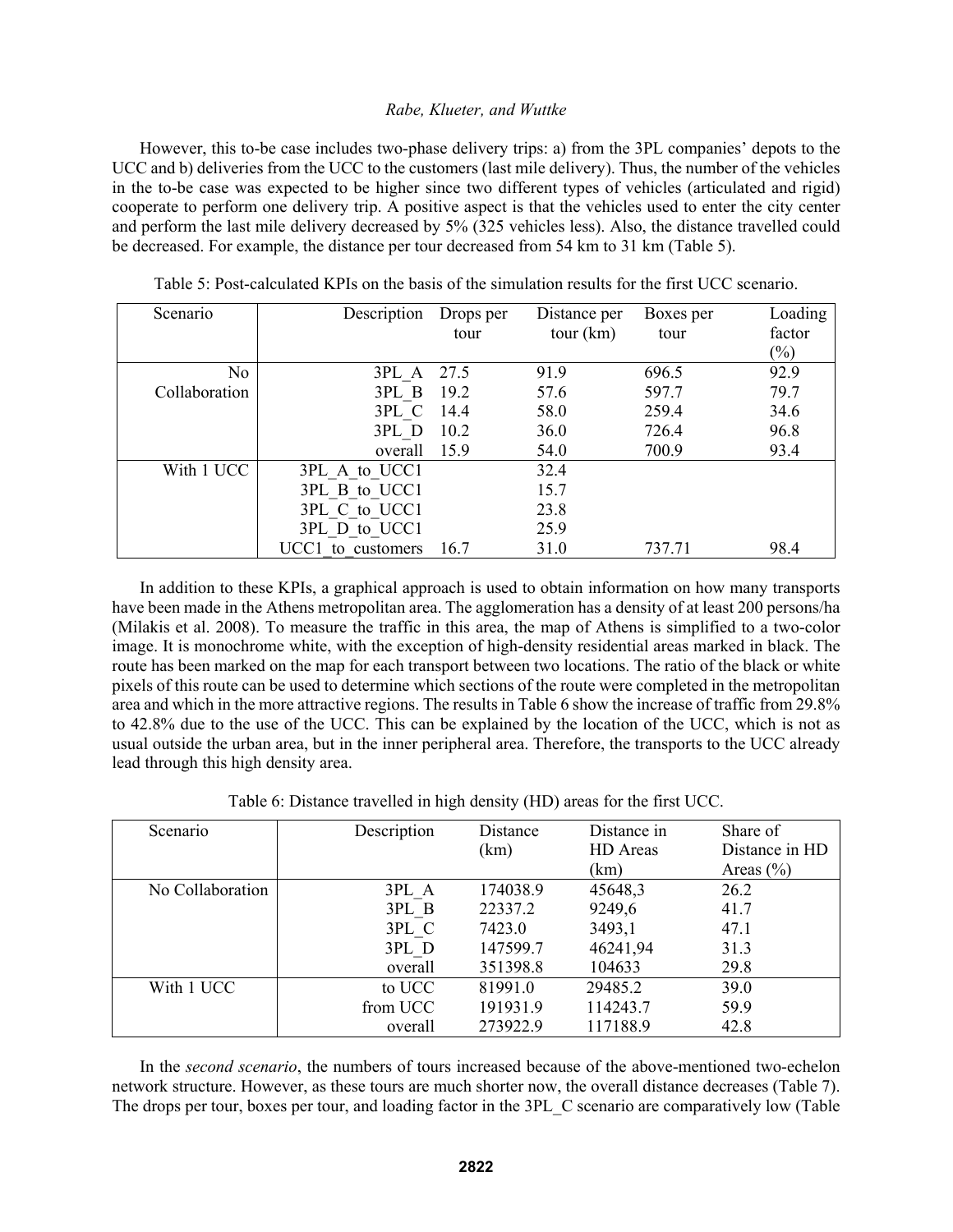8). This is due to sparsely available data in the observed postal code area, which only provides information about one to four customers per day.

| Scenario      | Description       | # Tours | $#$ Drops | Distance<br>(km) | $# \text{Boxes}$ |
|---------------|-------------------|---------|-----------|------------------|------------------|
| No            | 3PL A             | 572     | 13065     | 61036.3          | 331486           |
| Collaboration | 3PL B             | 205     | 2950      | 7110.6           | 91101            |
|               | 3PL C             | 93      | 239       | 3139.1           | 2729             |
|               | 3PL D             | 1234    | 11400     | 64139.6          | 857961           |
|               | overall           | 2104    | 27654     | 135425.6         | 1283277          |
| With 2 UCCs   | 3PL A to UCC1     | 157     |           | 5151.2           |                  |
|               | 3PL B to UCC1     | 127     |           | 1841.2           |                  |
|               | 3PL C to UCC1     | 46      |           | 1102.7           |                  |
|               | 3PL D to UCC1     | 279     |           | 7310.7           |                  |
|               | 3PL A to UCC2     | 206     |           | 8892.3           |                  |
|               | 3PL B to UCC2     | 78      |           | 975.0            |                  |
|               | 3PL C to UCC2     | 17      |           | 688.5            |                  |
|               | 3PL D to UCC2     | 365     |           | 15738.2          |                  |
|               | UCC1 to customers | 808     | 12122     | 7990,3           | 543031           |
|               | UCC2 to customers | 1090    | 15532     | 59960,0          | 740246           |
|               | UCC overall       | 1898    | 27654     | 67950.2          | 1283277          |
|               | overall           | 3173    |           | 109651.1         |                  |

Table 7: Simulation results for the second UCC scenario for selected areas.

|  |  |  |  |  | Table 8: Post-calculated KPIs for the second UCC scenario for selected areas. |
|--|--|--|--|--|-------------------------------------------------------------------------------|
|--|--|--|--|--|-------------------------------------------------------------------------------|

| Scenario      | Description       | Drops | Distance | <b>Boxes</b> | Loading |
|---------------|-------------------|-------|----------|--------------|---------|
|               |                   | per   | per tour | per          | factor  |
|               |                   | tour  | (km)     | tour         | $(\%)$  |
| No            | 3PL A             | 22.8  | 106.7    | 579.5        | 77.3    |
| Collaboration | 3PL B             | 14.4  | 34.7     | 444.4        | 59.3    |
|               | 3PL C             | 2.6   | 33.8     | 29.3         | 3.9     |
|               | 3PL D             | 9.2   | 52.0     | 695.3        | 92.7    |
|               | overall           | 13.1  | 64.4     | 609.9        | 81.3    |
| With 2 UCCs   | 3PL A to UCC1     |       | 32.8     |              |         |
|               | 3PL B to UCC1     |       | 14.5     |              |         |
|               | 3PL C to UCC1     |       | 24.0     |              |         |
|               | 3PL D to UCC1     |       | 26.2     |              |         |
|               | 3PL A to UCC2     |       | 43.2     |              |         |
|               | 3PL B to UCC2     |       | 12.5     |              |         |
|               | 3PL C to UCC2     |       | 40.5     |              |         |
|               | 3PL D to UCC2     |       | 43.1     |              |         |
|               | UCC1 to customers | 15.0  | 9.9      | 672.1        | 89.6    |
|               | UCC2 to customers | 14.3  | 55.0     | 679.1        | 90.6    |
|               | UCC overall       | 14.6  | 35,8     | 676.1        | 90.2    |

Compared to the first scenario, the traffic volume in high density areas has not increased in the to-be case. On the contrary, it even fell slightly from 26.7% to 25.3% (Table 9). This can be explained by the fact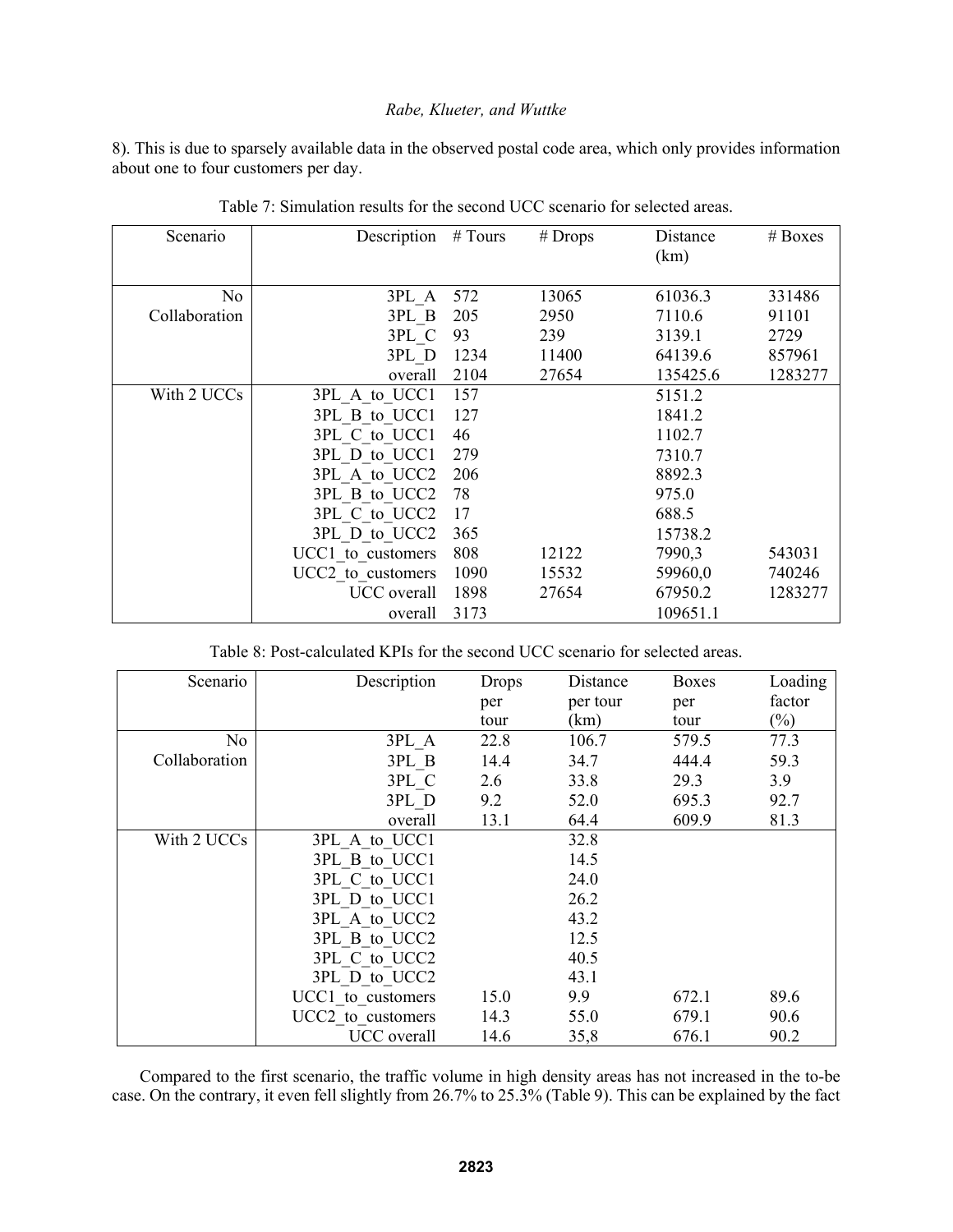that the second UCC is outside the defined area and the transports to this UCC and from this UCC to the customers only lead through the city with a minor proportion. The results show how important it is to choose the right location for the UCCs.

| Scenario       | Description | Distance | Distance in | Share of       |
|----------------|-------------|----------|-------------|----------------|
|                |             | (km)     | HD Areas    | Distance in HD |
|                |             |          | (km)        | Areas $(\% )$  |
| N <sub>o</sub> | 3PL A       | 61036.3  | 12012.3     | 19.7           |
| Collaboration  | 3PL B       | 7110.6   | 3115.8      | 43.8           |
|                | 3PL C       | 3139.1   | 1166.0      | 37.1           |
|                | 3PL D       | 64139.6  | 19899.8     | 31.0           |
|                | overall     | 135425.6 | 36193.9     | 26.7           |
| With 2 UCCs    | To UCCs     | 41700.9  | 14907.0     | 35.8           |
|                | From UCCs   | 67950.2  | 12849.7     | 18.9           |
|                | Overall     | 109651.1 | 27756.7     | 25.3           |

Table 9: Distance travelled in high density areas for the second UCC.

Within the framework of the simulation experiments, an unforeseen result for the companies has emerged as a by-product. When comparing the processed data and the as-is simulation results for the validation process, an enormous improvement in vehicle utilization and the corresponding number of tours was noted. This is due to the fact that in SimChain tours are created based on the existing orders from the customers. These customer orders are transferred to the SimChain data model and an integrated optimizer is used for route planning. This procedure leads to a merging of existing routes which increases the vehicle utilization. Therefore, another result could also be that there is potential for route optimization. However, this result should be viewed with caution. There is no information available on why the existing loading factor is like that. Reasons could be, e.g., the drivers' working hours, time windows that cannot be achieved with full trucks, or other potential agreements with the customers.

# **5 CONCLUSION**

This paper evaluates possible business opportunities for collaborative freight operation via discrete event simulation. Two different business scenarios including data of 3PL companies have been developed in which the principles of UCCs were implemented. A series of KPIs were calculated to compare the results of the as-is and to-be cases in order to identify whether this collaborative practice can be beneficial in terms of both economic and environmental aspects. As both simulation results have shown, utilizing UCCs will lower the number of tours needed to meet the customer's demands and also decrease the required distance. Moreover, the saved distance mainly results from savings in urban areas. Another advantage of the UCC scenarios is the shorter average length of a tour due to the increased physical closeness between the UCCs and the majority of customers. The physical closeness can be increased even more by adding more UCCs to the scenario as seen in second UCC scenario and will yield even more savings in terms of driven distance and average distance per trip.

The simulation of this evaluation has been limited by the available raw data from the companies. For example, there was no information about the time window in which customers were supplied. The customers' orders were thus fulfilled on a daily basis, which is quite imprecise in the FMCG industry. The investment costs and the costs of operating a UCC in Athens were not taken into account as it was not possible to receive this information. An attempt to estimate the cost of deliveries could be made taking into consideration the distance travelled, the type of vehicle and the personnel costs, however, this would be too much simplification. Additionally, detailed information about the type of vehicle and the type of personnel were also not given.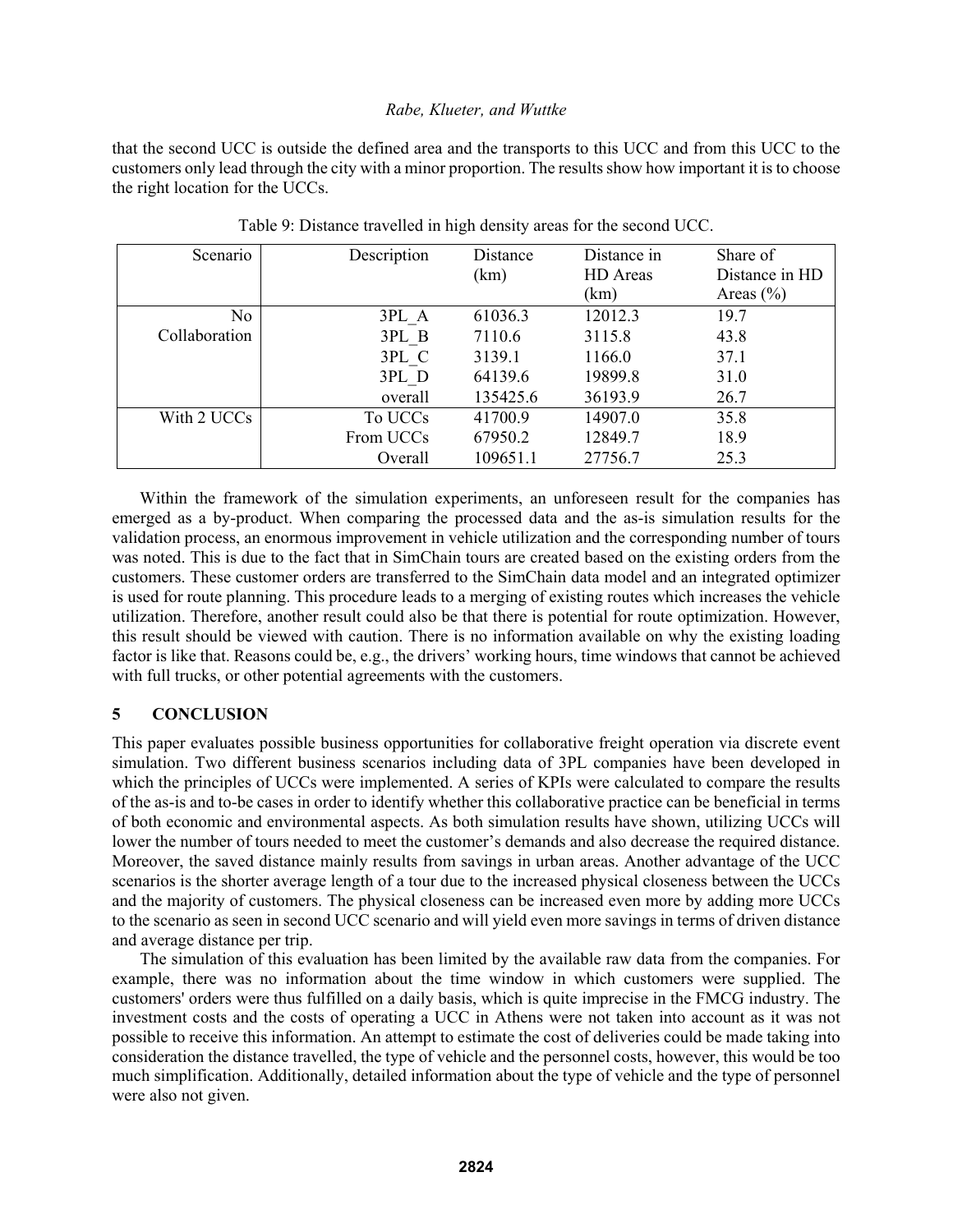#### **ACKNOWLEDGMENTS**

This work is partially supported by European Union's Horizon 2020 research and innovation program within the "Rethinking Urban Transportation through advanced tools and supply chain collaboration" (U-TURN, No 635773). All data used for the experiments was provided by ELTRUN E-Business Research Centre of the Athens University of Economics and Business (AUEB) and OPTILOG. The authors are thankful with AUEB and OPTILOG for conducting several interviews, especially with the EEL Working Group participants, and for sharing the data sets gathered for further research activities.

### **REFERENCES**

- Allen, J., G. Thorne, and M. Browne. 2007. *BESTUFS. Good Practice Guide on Urban Freight Trans*port. http://www.bestufs.net/download/BESTUFS\_II/good\_practice/English\_BESTUFS\_Guide .pdf, accessed April 13<sup>th</sup>, 2018.
- Bahinipati, B. K., A. Kanada, and S. Deshmukh. 2009. "Horizontal Collaboration in Semiconductor Manufacturing Industry Supply Chain: An Evaluation of Collaboration Intensity Index". *Computers & Industrial Engineering* 57(3):880-895.
- Civitas Wiki consortium. 2015. *Policy Note: Intelligent Transport Systems and Traffic Management in Urban Areas*. http://www.civitas.eu/sites/default/files/civ\_pol-not6\_its\_web.pdf, accessed May 1<sup>st</sup>, 2018.
- Gruler, A., A. A. Juan, A. Klüter, and M. Rabe. 2017. "A Simulation-Optimization Approach for the Two-Echelon Location Routing Problem Arising in the Creation of Urban Consolidation Centres". In *Simulation in Produktion und Logistik 2017,* edited by S. Wenzel and T. Peter, 129-138. Kassel: Kassel University Press.
- Gutenschwager, K., and K. Alicke. 2004. "Supply Chain Simulation mit ICON-SimChain". In *Logistik Management*, edited by T. Spengler et al., 161-178. Heidelberg: Physica.
- Gutenschwager, K., M. Rabe, M. U. Sari, and T. Fechteler. 2013. "A Data Model for Carbon Footprint Simulation in Consumer Goods Supply Chains". In *Proceedings of the 2013 Winter Simulation Conference*, edited by R. Pasupathy et al., 2677-2688. Piscataway, New Jersey: IEEE.
- Jung, S., J. Kim, J. Kim, D. Hong, and D. Park. 2017. "An Estimation of Vehicle Kilometre Traveled and On-Road Emissions Using the Traffic Volume and Travel Speed on Road Links in Incheon City". *Journal of Environmental Sciences* 54(4):90-100.
- Leitner, R., F. Meizer, M. Prochazka, and W. Sihn. 2011. "Structural Concepts for Horizontal Cooperation to Increase Efficiency in Logistics". *CIRP Journal of Manufacturing Science and Technology* 4(3):332-337.
- McDermott, D. R. 1975. "An Alternative Framework for Urban Goods Distribution: Consolidation". *Transportation Journal* 15(1):29-39.
- Milakis, D., T. Vlastos, and N. Barbopoulos. 2008. "Relationships Between Urban Form and Travel Behaviour in Athens, Greece: A Comparison with Western European and North American Results". *European Journal of Transport Infrastructure Research* 8(3):201–215.
- Ornaknow, W., and E. Taniguchi. 2012. *Multi-Agent Modeling for Evaluating Urban Freight Policy Measures on Urban Distribution Centre*. http://library.jsce.or.jp/jsce/open/00039/201211\_no46/pdf/6 .pdf, accessed March 20<sup>th</sup>, 2018.
- Plant Simulation. 2018. http://www.plm.automation.siemens.com/en/products/tecnomatix/manufacturingsimulation/material-flow/plant-simulation.shtml, accessed February 13<sup>th</sup>, 2018.
- Pomponi, F., L. Fratocchi, S. R. Tafuri. 2015. "Trust Development and Horizontal Collaboration in Logistics: A Theory Based Evolutionary Framework". *Supply Chain Management: An Inter-national Journal* 20(1):83-97.